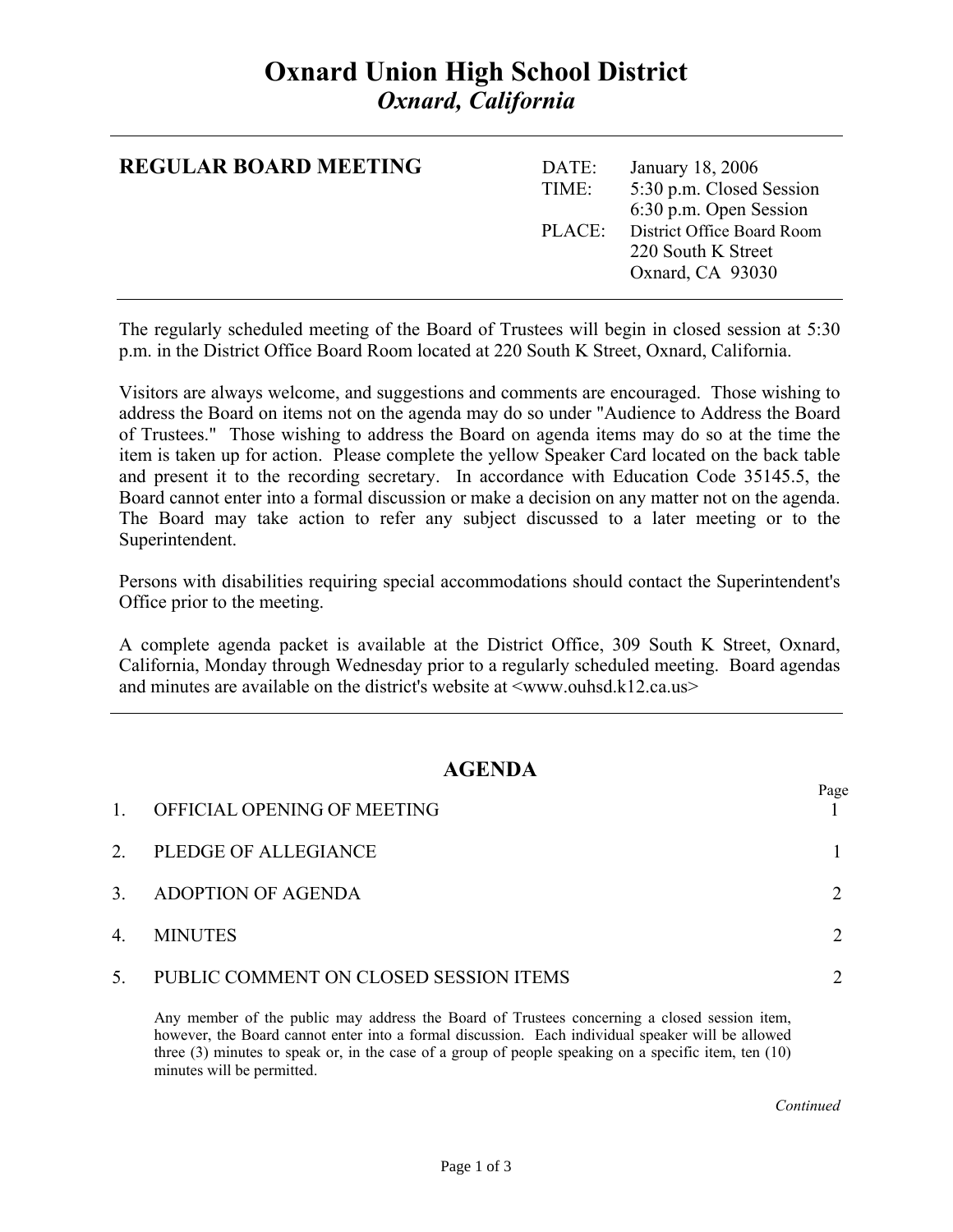#### 6. CLOSED SESSION 3

During this time, the Board may adjourn to Closed Session to discuss confidential material relating to the items listed below.

- A. Student Personnel [Education Code Section 35146, 48912, 48919]
- B. Anticipated Litigation: The Board will consider initiating litigation against the County Committee on School District Organization [Government Code Section 54956.9(c)]

#### 7. RECONVENE IN PUBLIC: REPORT OF CLOSED SESSION ACTION 3

#### 8. AUDIENCE TO ADDRESS BOARD OF TRUSTEES 3

Those persons wishing to address the Board may do so at this time by completing a yellow Speaker Card, located on the back table, and presenting it to the recording secretary. Please address your comments to the Board President and state your name and address. Individual presentations are limited to three (3) minutes each, or in the case of a group of people speaking on a specific items, ten (10) minutes will be permitted. Please refer to the complete text of Oxnard Union High School District Board Policy 910: *Procedures for Communicating with the Board of Trustees,* located in the front of the Board book.

#### 9. SUPERINTENDENT'S REPORTS

|     | А.              | Recognition of Library Media Teachers by the California School Library<br>Association: Ms. Cathy Lewis, OHS and Ms. Teddi Morris, HHS | 4              |
|-----|-----------------|---------------------------------------------------------------------------------------------------------------------------------------|----------------|
|     | Β.              | General District Acknowledgements/Updates: Superintendent Jody Dunlap                                                                 | 4              |
|     | $\mathcal{C}$ . | Regular Report: Student Representative to the Board: Courtney Freeman                                                                 | 4              |
|     |                 |                                                                                                                                       |                |
| 10. |                 | <b>CONSENT CALENDAR</b>                                                                                                               |                |
|     | A.              | Consideration of Approval of Certificated and Classified Personnel                                                                    | 5              |
|     | <b>B.</b>       | Consideration of Approval of Purchase Orders                                                                                          | 5              |
|     | $C$ .           | Consideration of Approval of Non-Public School Placement for Student                                                                  |                |
|     |                 | Case Numbers Thirty to Thirty-three, 05/06, According to the                                                                          |                |
|     |                 | Recommendation of the Students' IEP Team and the Director of                                                                          |                |
|     |                 | Special Education                                                                                                                     | 5              |
|     | D.              | Consideration of Approval of Student Expulsion by Recommendation of                                                                   |                |
|     |                 | the Administrative Panel                                                                                                              | 6              |
|     | Е.              | Consideration of Approval of Student Expulsion by Voluntary Agreement                                                                 |                |
|     |                 | of the School Principal, the Student, and the Students' Parent/Guardian,                                                              |                |
|     |                 | as pre Board Policy 5144, Section 22                                                                                                  | 6              |
|     | F.              | Consideration of Approval of Summer School 2006 Plan and Operations                                                                   | 6              |
|     | G.              | Consideration of Acceptance of Graduates, Class of 2005 (December)                                                                    | $\overline{7}$ |
|     | Н.              | Consideration of Approval of 2006-07 School Calendar                                                                                  | $\overline{7}$ |
|     | I.              | Consideration of Approval of Quarterly Report of Administrative Regulation                                                            |                |
|     |                 | 1312.4(a) - Williams Uniform Complaint Procedures                                                                                     | 7              |
|     |                 |                                                                                                                                       |                |

 *Continued*